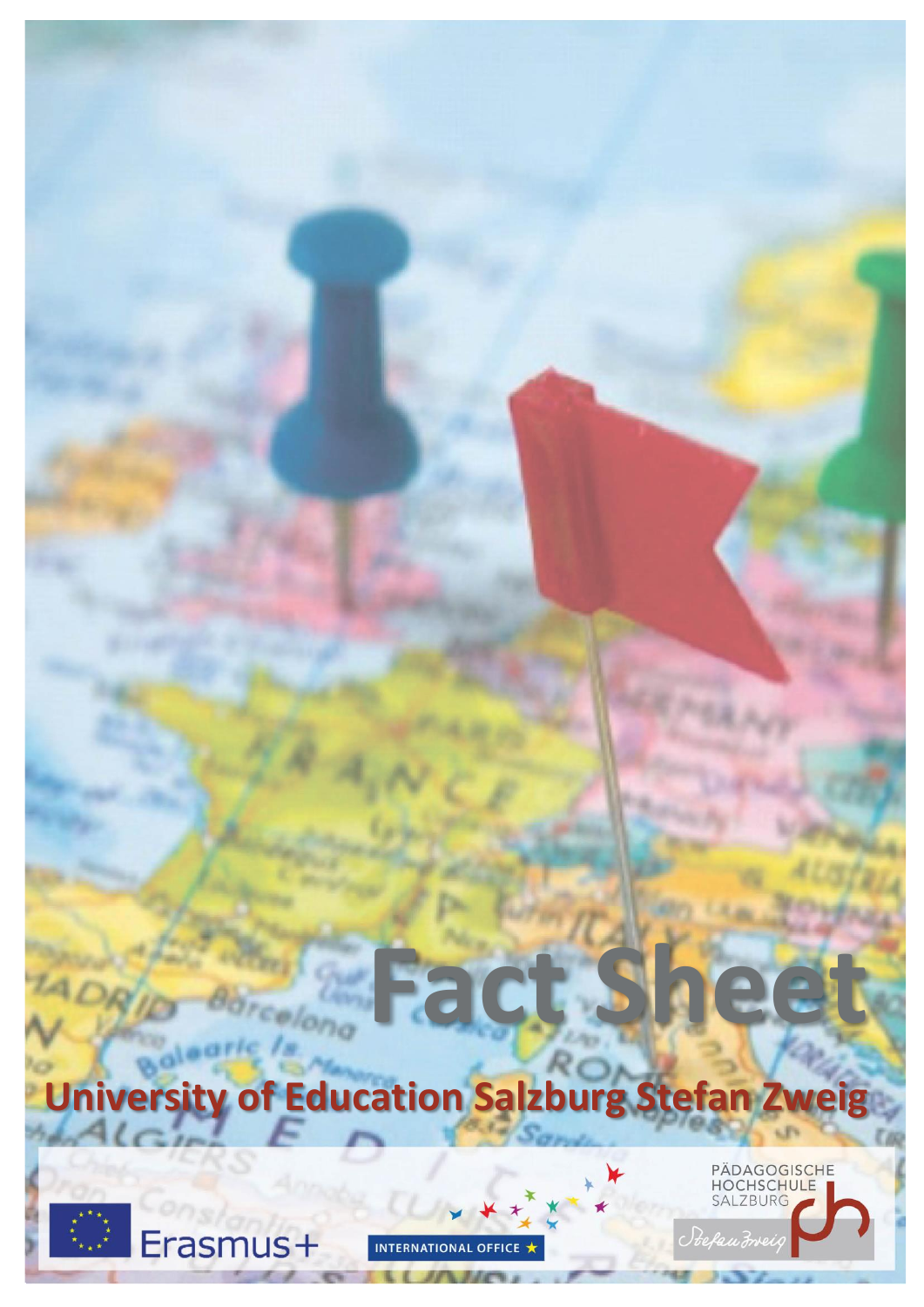





# **General Information**

| <b>University Name</b>                                   | Pädagogische Hochschule Salzburg Stefan Zweig<br>Salzburg University of Education Stefan Zweig |
|----------------------------------------------------------|------------------------------------------------------------------------------------------------|
| <b>University Website</b><br><b>International Office</b> | www.phsalzburg.at<br>https://www.phsalzburg.at/international/                                  |
| <b>ERASMUS+ Code</b>                                     | A SALZBUR03                                                                                    |
| <b>Postal Address</b>                                    | Akademiestraße 23-25, 5020 Salzburg, Austria                                                   |
| E-Mail                                                   | international.office@phsalzburg.at                                                             |

# **Contact Information**

| <b>Head of International Office</b>                                          | Prof. MMag. Birgit KARL, birgit.karl@phsalzburg.at                                                                     |
|------------------------------------------------------------------------------|------------------------------------------------------------------------------------------------------------------------|
| <b>Mobility for Studies Incoming</b><br><b>Mobility for Studies Outgoing</b> | Prof. Mag. Ulrike Gruber, ulrike.gruber@phsalzburg.at<br>Prof. Mag. Ulrike Radlberger, ulrike.radlberger@phsalzburg.at |
| <b>Mobility for Traineeship</b>                                              | Prof. MMag. Birgit KARL, birgit.karl@phsalzburg.at                                                                     |
| <b>Mobility for Staff</b>                                                    | Prof. MMag. Birgit KARL, birgit.karl@phsalzburg.at                                                                     |
| <b>Acceptance ECTS</b>                                                       | Prof. Mag. Rupert Rohrmoser, rupert.rohrmoser@phsalzburg.at                                                            |

# **Deadlines & Term dates**

Welcome Days 28/09/2022 – 30/09/2022 27/02/2023 – 28/02/2023<br>Term dates 01/10/2022 – 31/01/2023 01/03/2023 – 30/06/2023 Term dates 01/10/2022 – 31/01/2023<br>Nomination deadlines May 2 (October entry)

### **Academic year Autumn term (Wintersemester) Spring term (Sommersemester)**

November 1 (March entry) Application deadlines May 31 (October entry) November 30 (March entry)

### **Study programmes**

Primary Teacher Education (BA, MA) Secondary Teacher Education (BA, MA) Elementary Education; Early Childhood Pedagogy (BA) Vocational Teacher Education Teacher In-Service Training (post graduate courses)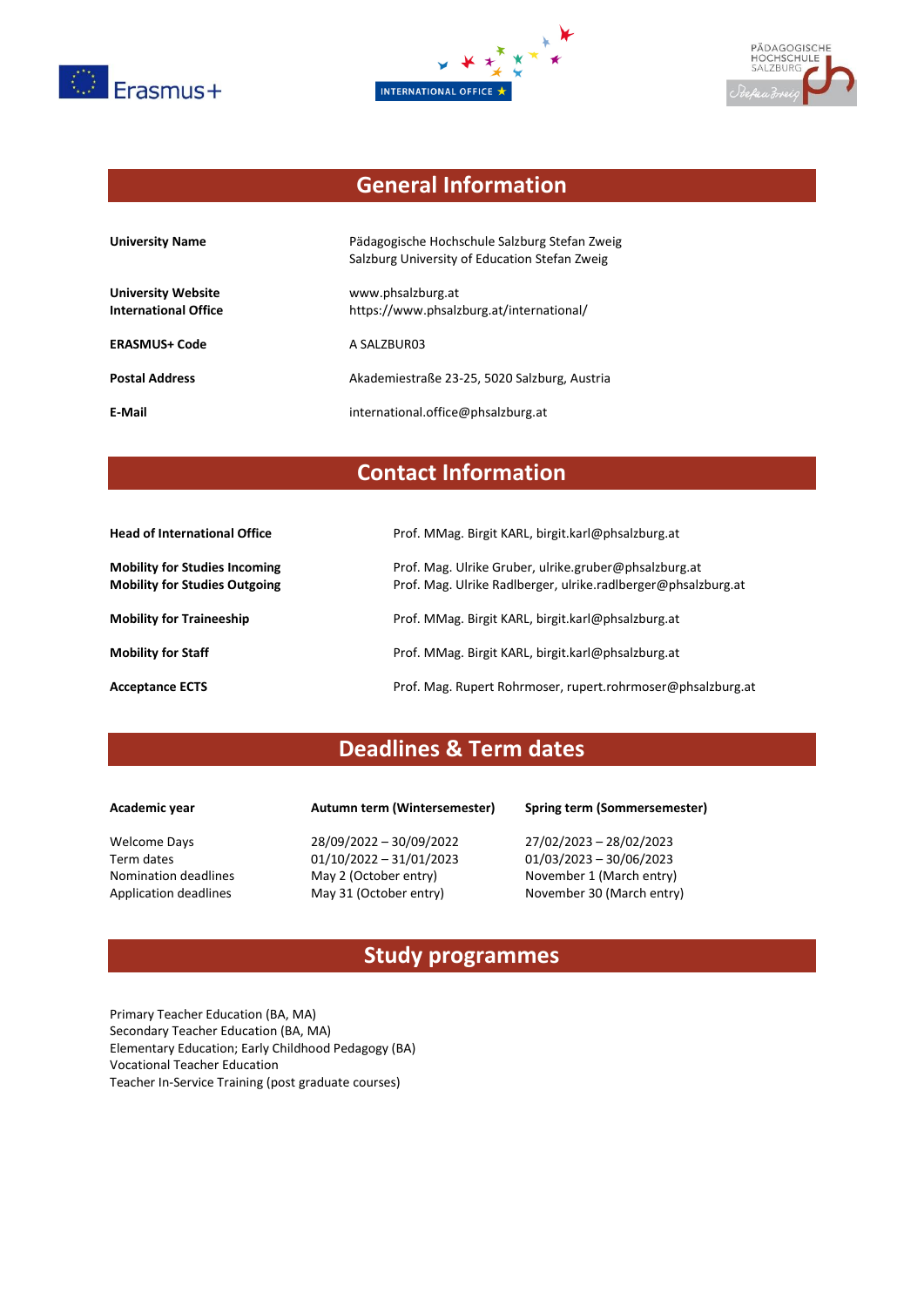





## **How to apply**

PH Salzburg will email nominated students the application form with all necessary information. Documents for the application are:

- application form (signed)
- a photocopy of the passport or ID
- Erasmus+ Learning Agreement (signed and stamped by the sending institution) and
- for placements a criminal record (in German or English)

#### **Documents should be sent by email to:**

Mag. Ulrike Gruber, ulrike.gruber@phsalzburg.at

### **Courses**

| <b>International Office</b> | http://www.phsalzburg.at/international                                               |  |
|-----------------------------|--------------------------------------------------------------------------------------|--|
|                             | International Course in English, see programme                                       |  |
| <b>International Course</b> | https://www.phsalzburg.at/international/mobility-for-studies-student-                |  |
|                             | incomings/courses                                                                    |  |
| <b>Regular Courses</b>      | https://www.ph-online.ac.at/phsalzburg ('Suche' - 'Lehrveranstaltungen')             |  |
|                             | 1,excellent'<br>(an outstanding performance)                                         |  |
|                             | (above the average standard but with some errors)<br>2,good'                         |  |
| Grading                     | (generally sound work with a number of notable errors)<br>3, satisfactory            |  |
|                             | 4 'sufficient'<br>(performance meets the minimum requirements)                       |  |
|                             | 5, insufficient'<br>(some more work required before the credits can be awarded)      |  |
|                             | Students at our university have an intensive practice experience of one half day per |  |
|                             | week or more according to their needs. They are trained and supervised by a training |  |
|                             | teacher at school, all lectures are planned and reflected together. Students will be |  |
|                             | placed according to their studies at home or interests either in Pre-primary         |  |
| <b>School placement</b>     | (kindergarden), Primary School or Lower Secondary School.                            |  |
|                             |                                                                                      |  |
|                             | Please note:                                                                         |  |
|                             | criminal record is needed                                                            |  |
|                             | for school placement in pre-primary and primary education a language level of        |  |
|                             | German B1 is required                                                                |  |

### **Accomodation**

### **OEAD Wohnraumverwaltungs GmbH Salzburg**

OEAD Housing Office Salzburg Phone +43 662 8044 4901, Fax +43 662 8044 4909 E-Mail[: housing-salzburg@oead.at](mailto:housing-salzburg@oead.at) German/Austria [https://www.oeadstudenthousing.at](https://www.oeadstudenthousing.at/)